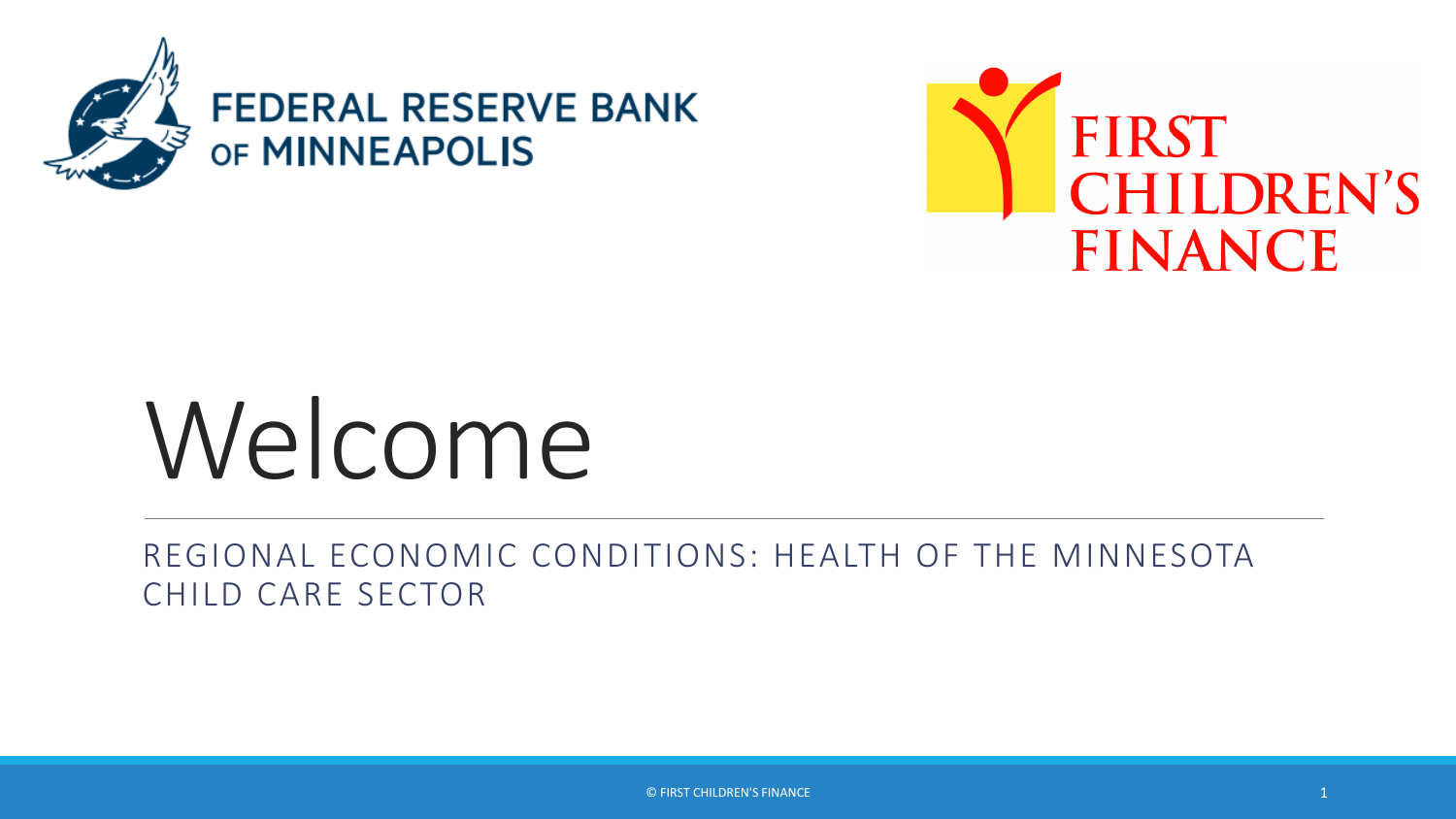## Survey partnership: FCF & Minneapolis Fed

- Minneapolis Fed's work in early childhood development started in 2003
- Regional economics group is paying more attention to workers and labor force participation
- Hear frequently about the role child care (or lack thereof) has on both workers and employers
- Interested in better understanding of the challenges that providers face
- FCF works with hundreds of child care providers each year and we're looking for quantitative data to support anecdotal data
- FCF will use survey data to better tailor programs to current needs of child care providers

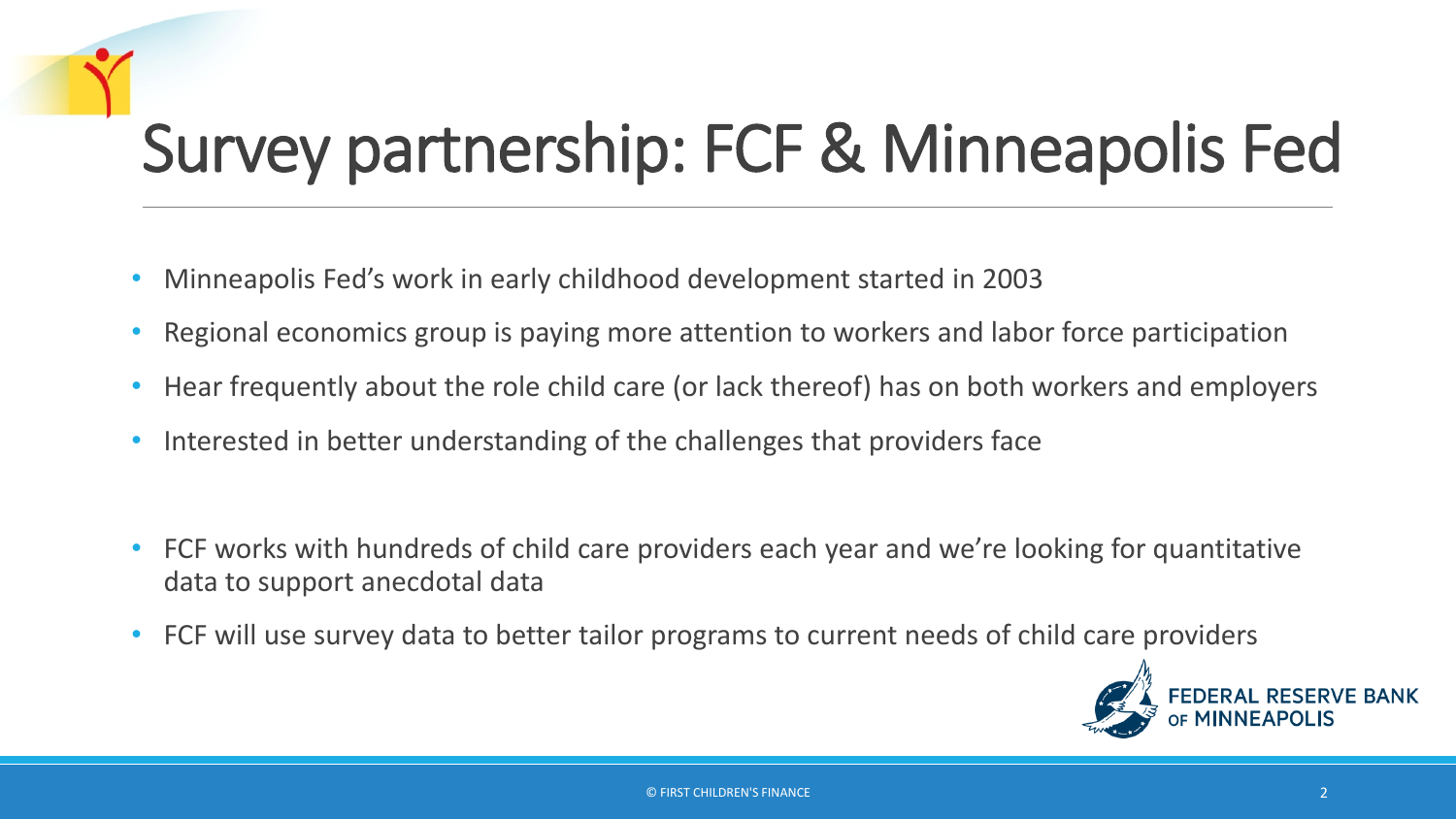

## What does First Children's Finance do?

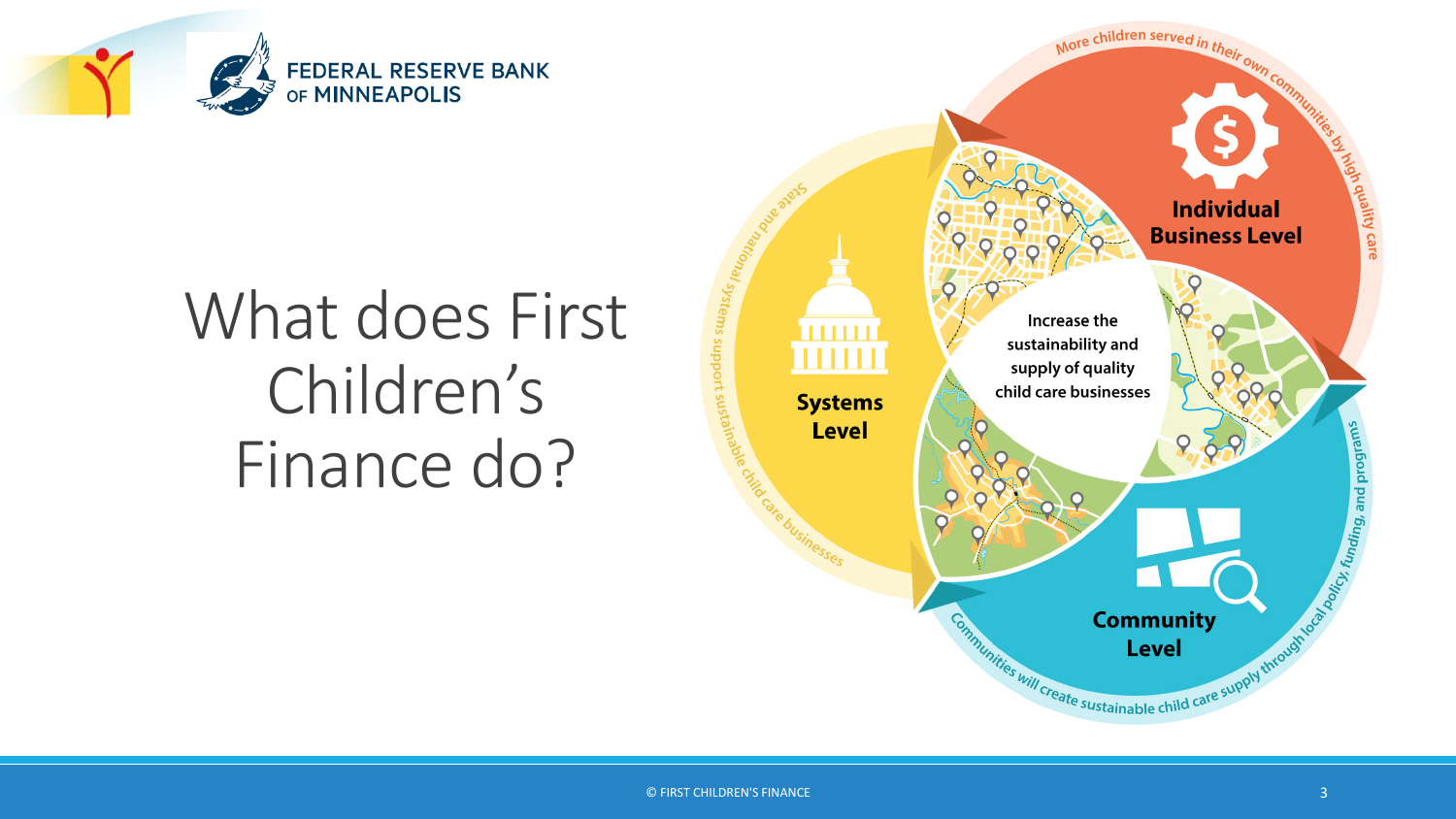# General Survey info

Survey conducted March 18 through April 5

Total 781 responses



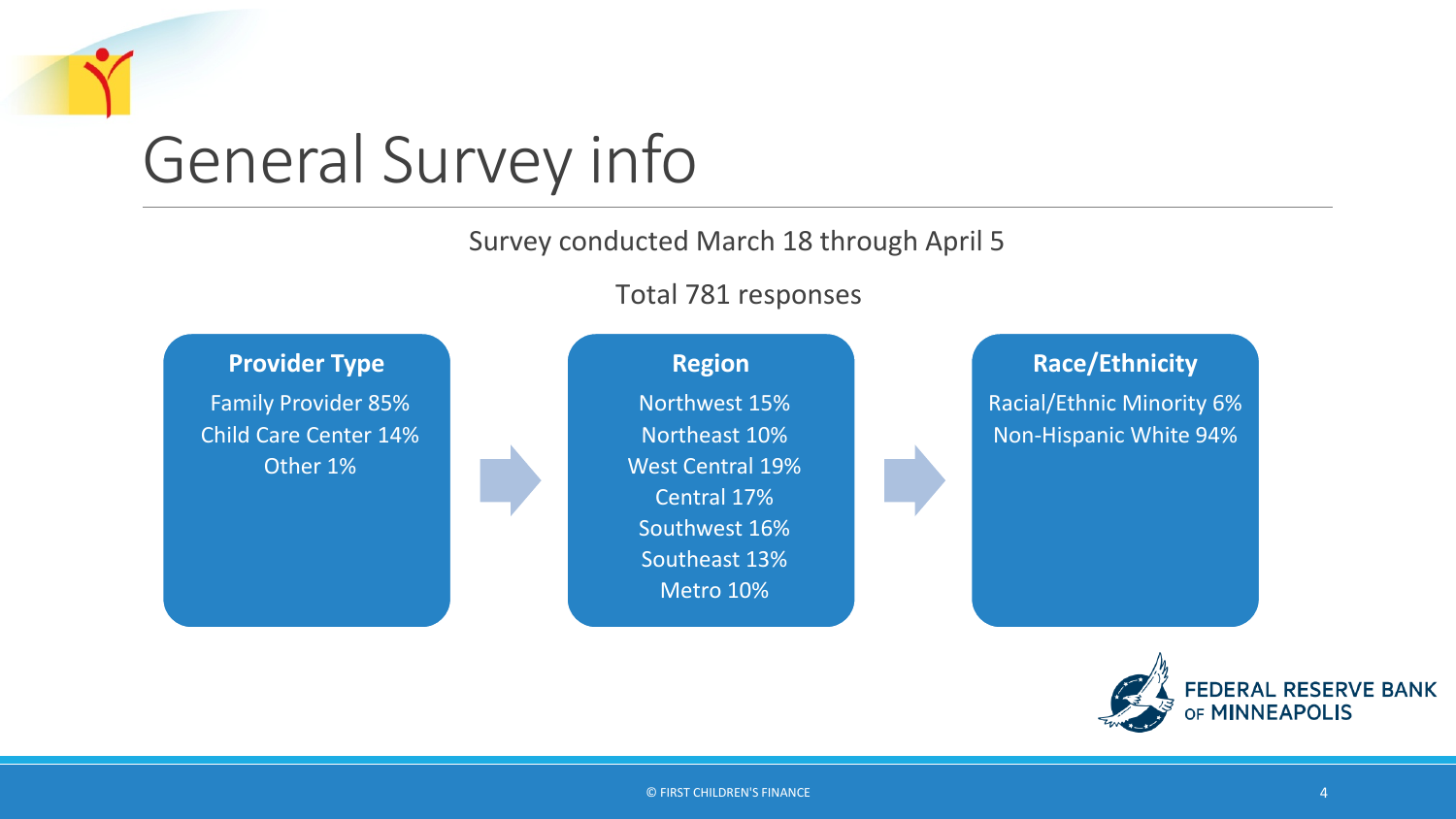### Pandemic Enrollment Changes

63% 13% 7% 16% 51% 25% 7% 16% 0% 10% 20% 30% 40% 50% 60% 70% Decrease No change/stable Increase Unpredictable ■ Family Child Care ■ Child Care Center

**Enrollment changes during pandemic, by provider type**

**Over the course of the pandemic, both family and child care centers have seen substantial decreases in enrollment, and considerable unpredictability in child care demand**

**Decreases larger for child care centers**

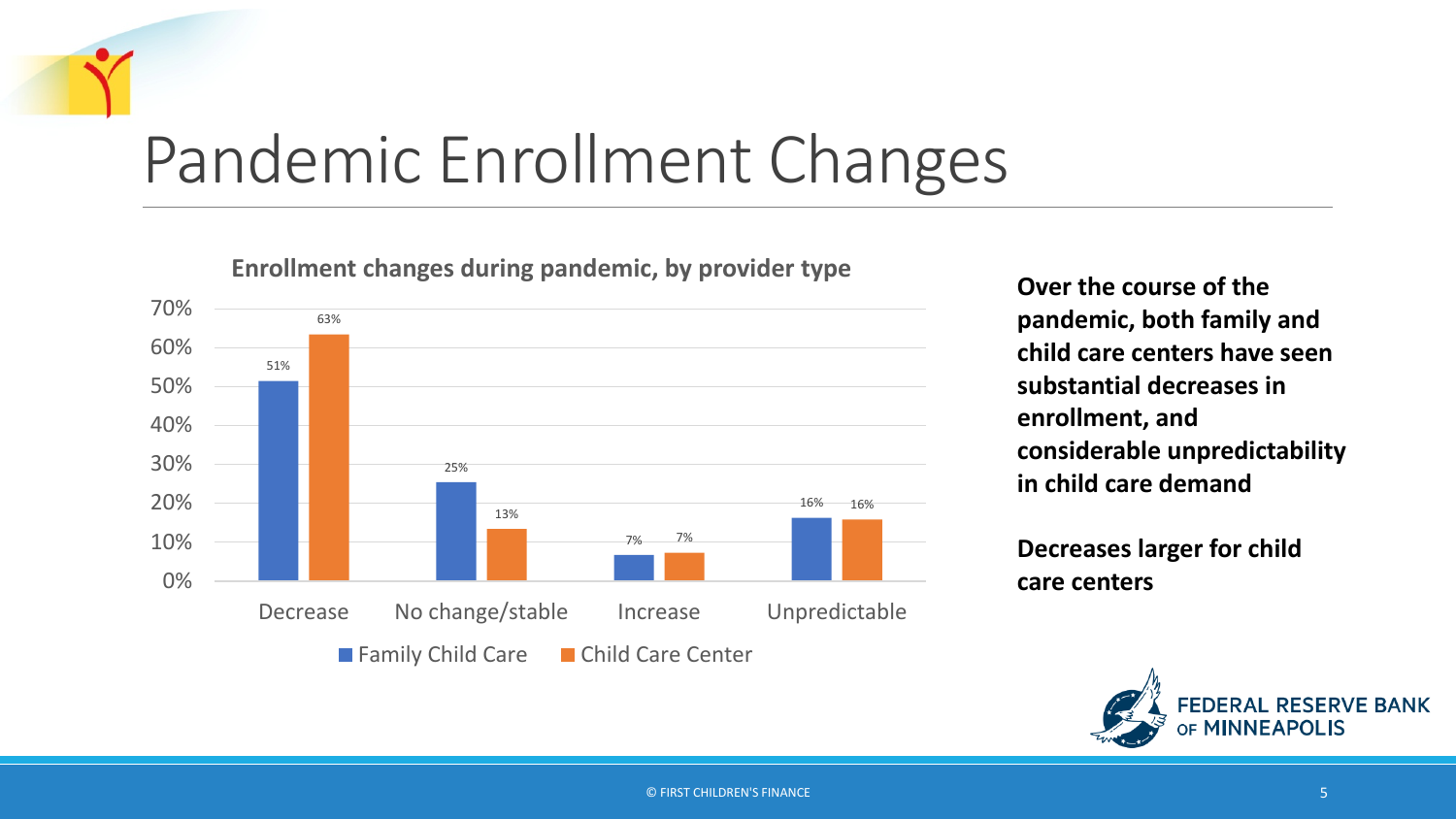### Enrollment Changes Past 3 Months



**Enrollment changes over past 3 months, by** 

**Child care centers report increased demand Jan - March**

**Family programs still report decreased enrollment more than increased enrollment**



© FIRST CHILDREN'S FINANCE 6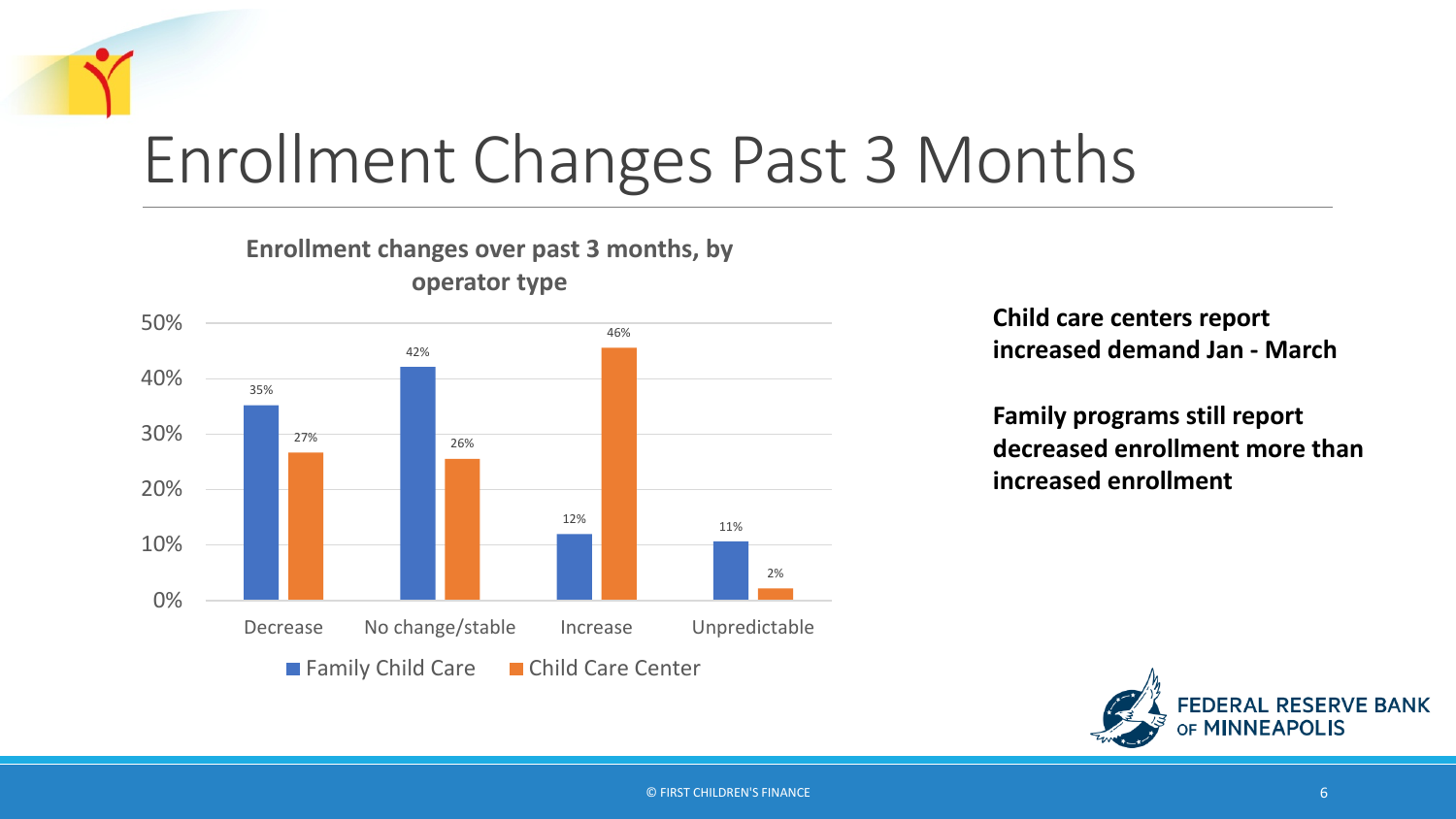### Pandemic Enrollment Changes

**Enrollment changes during pandemic, by region**



**Child care providers in every region of the state had significant decreases in enrollment, meaning significant decreases in revenue**

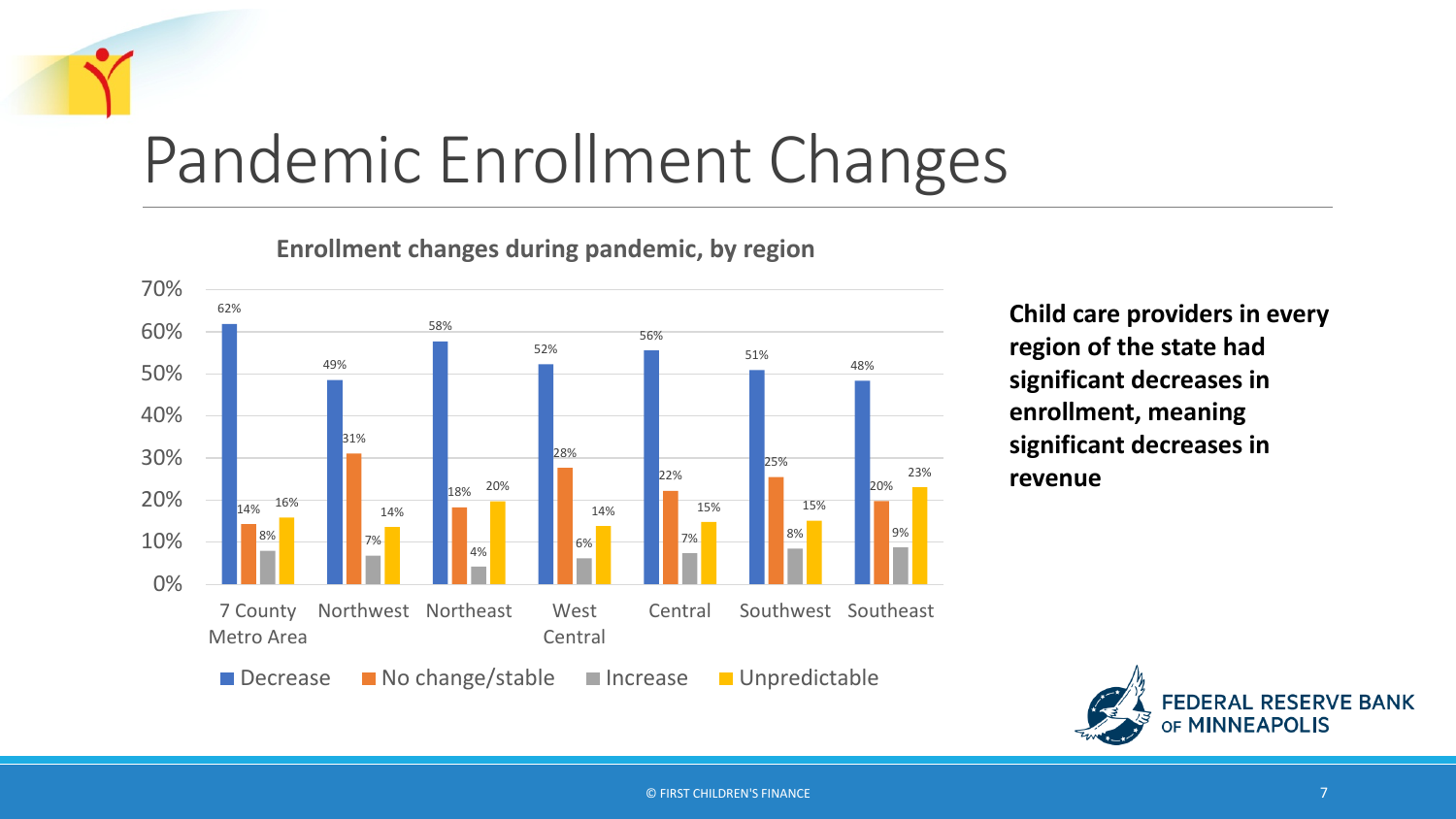### Enrollment Changes Past 3 Months

**Enrollment changes over past 3 months, by region**



**Providers in all regions report more stable enrollment Jan - March**

**Metro area improvement likely due to more stable enrollment at child care centers**

**Still seeing decreases in all regions**

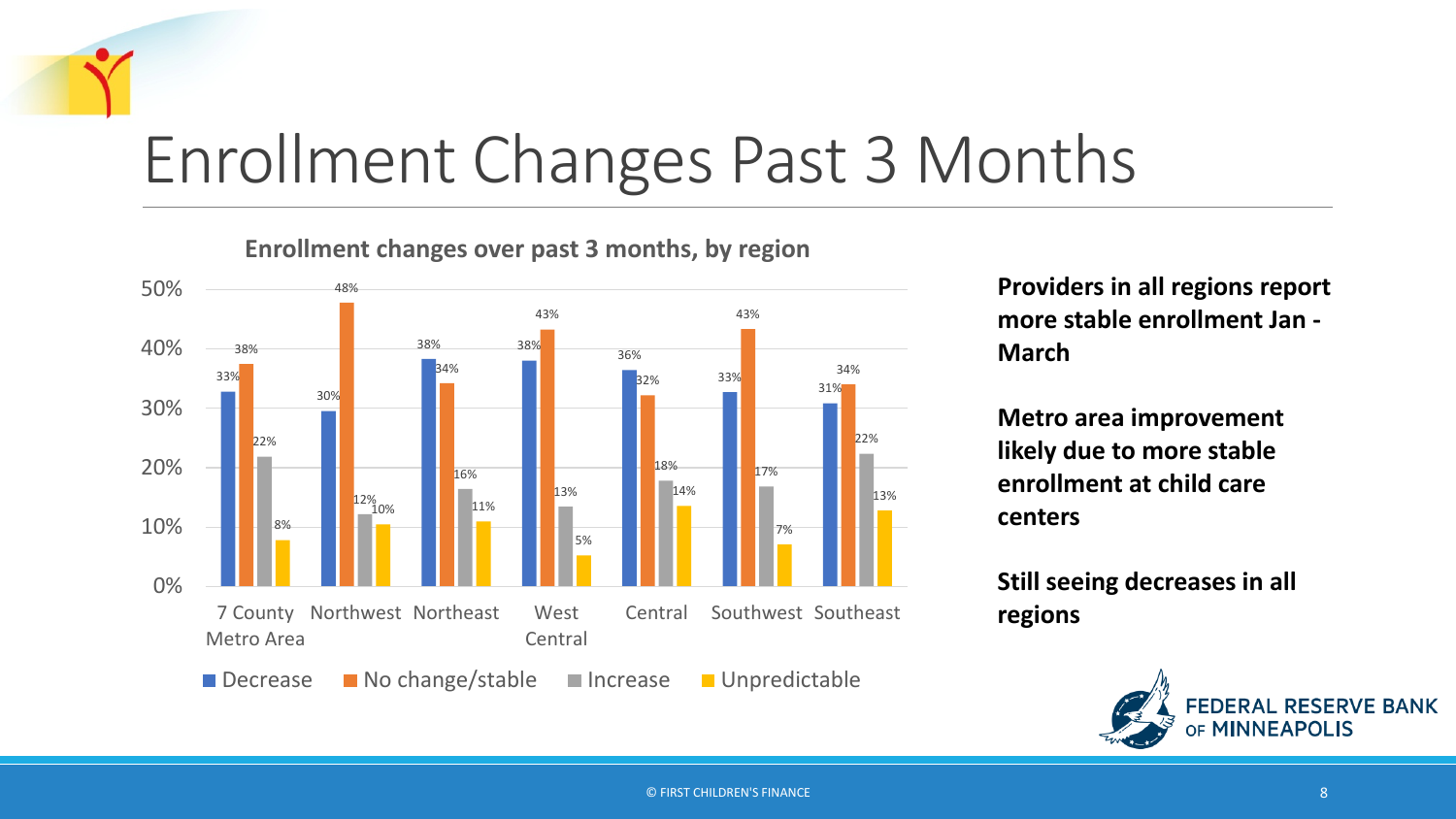### Pandemic Enrollment Changes

**Enrollment changes during pandemic, by race/ethnicity**



**Racial/ethnic minorityowned child care businesses reported decreased enrollment at a higher rate than non-Hispanic Whiteowned child care businesses**

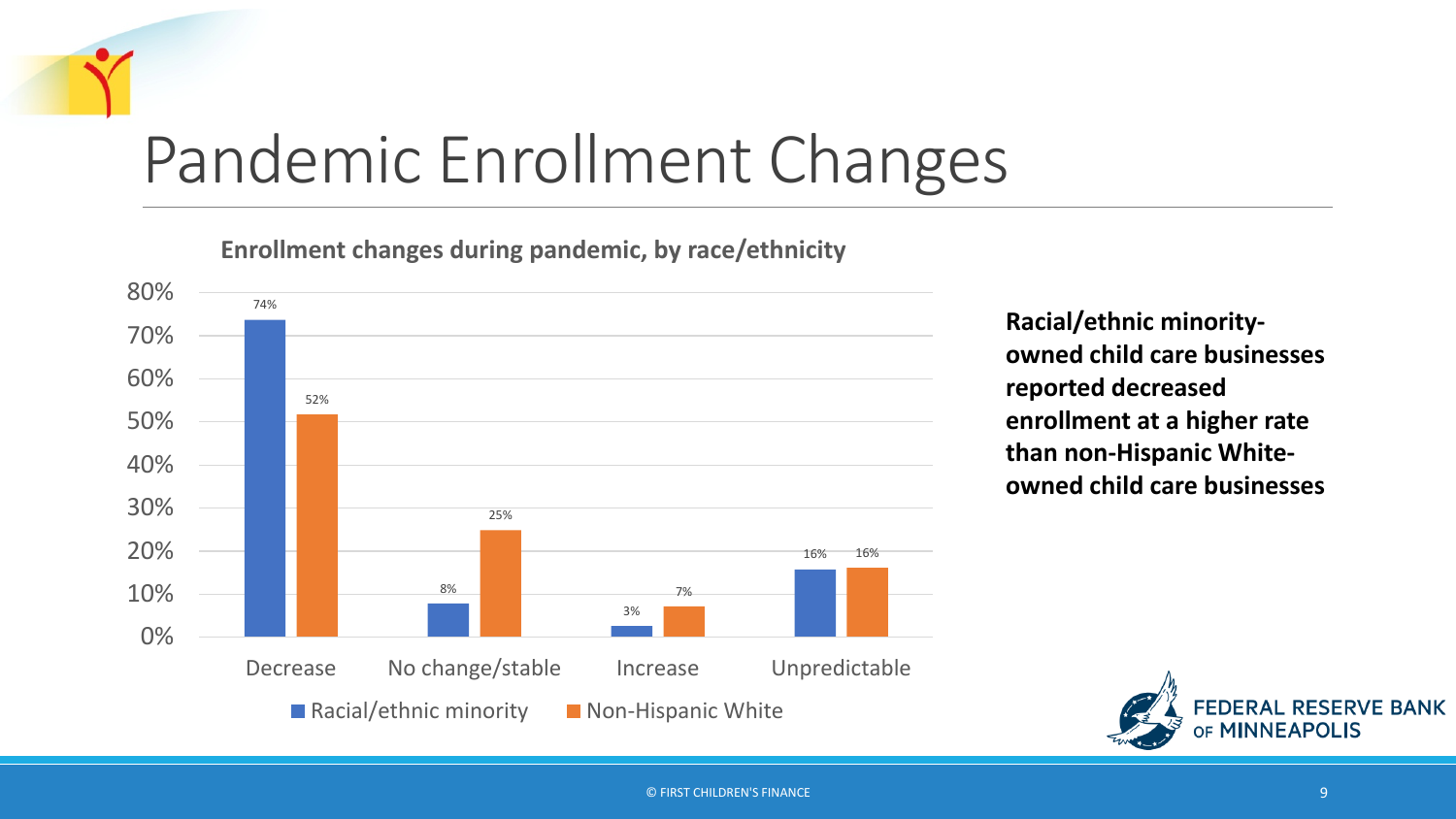### Enrollment Changes Past 3 Months



**Overall, fewer providers report decreases Jan – March, but Racial/ethnic minorityowned businesses still report higher share of decreases**

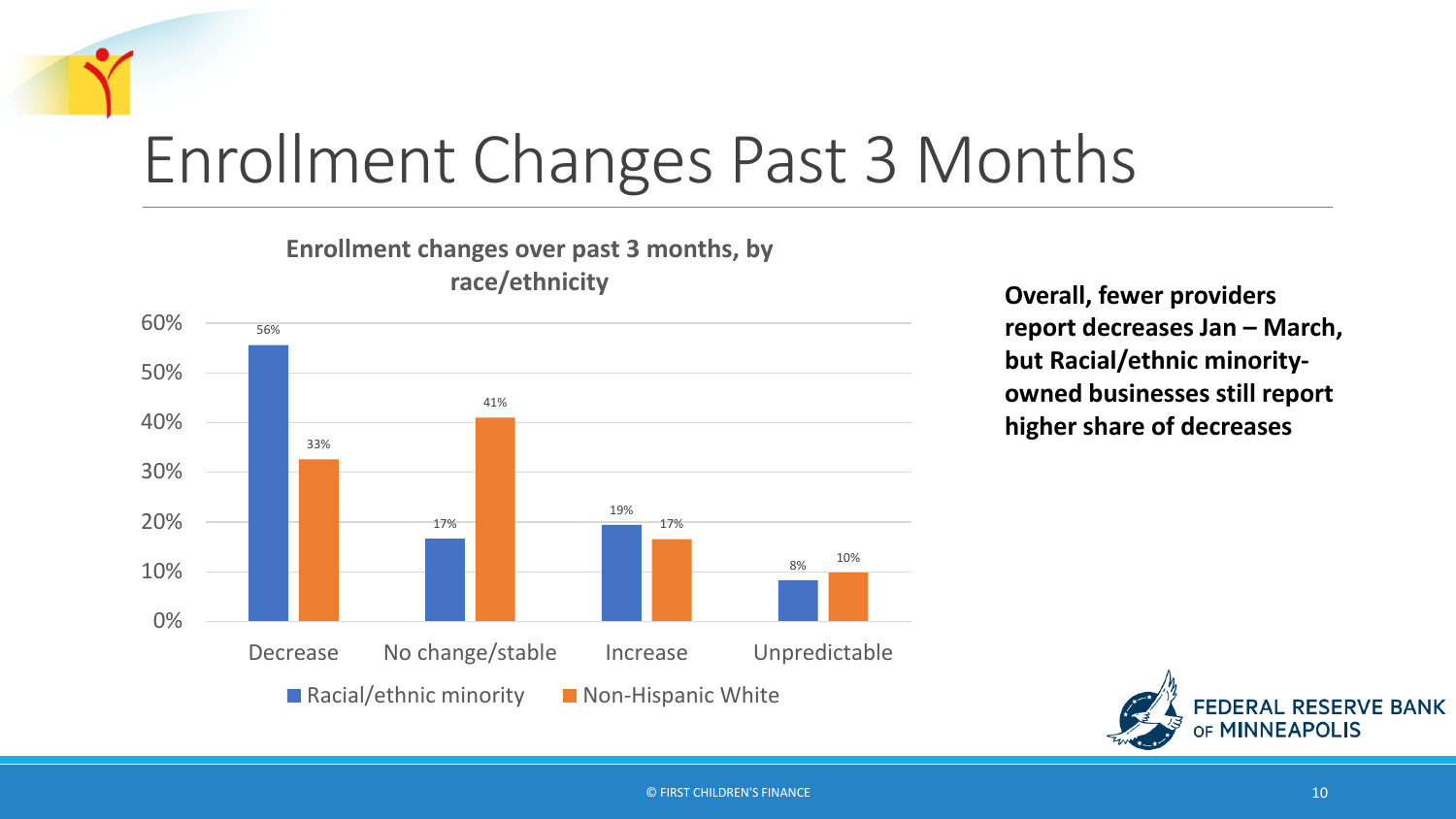

### **Staffing**

#### **How has pandemic affected staffing at your business?**



**surveyed report struggling to maintain legally-required staffing levels during the pandemic**

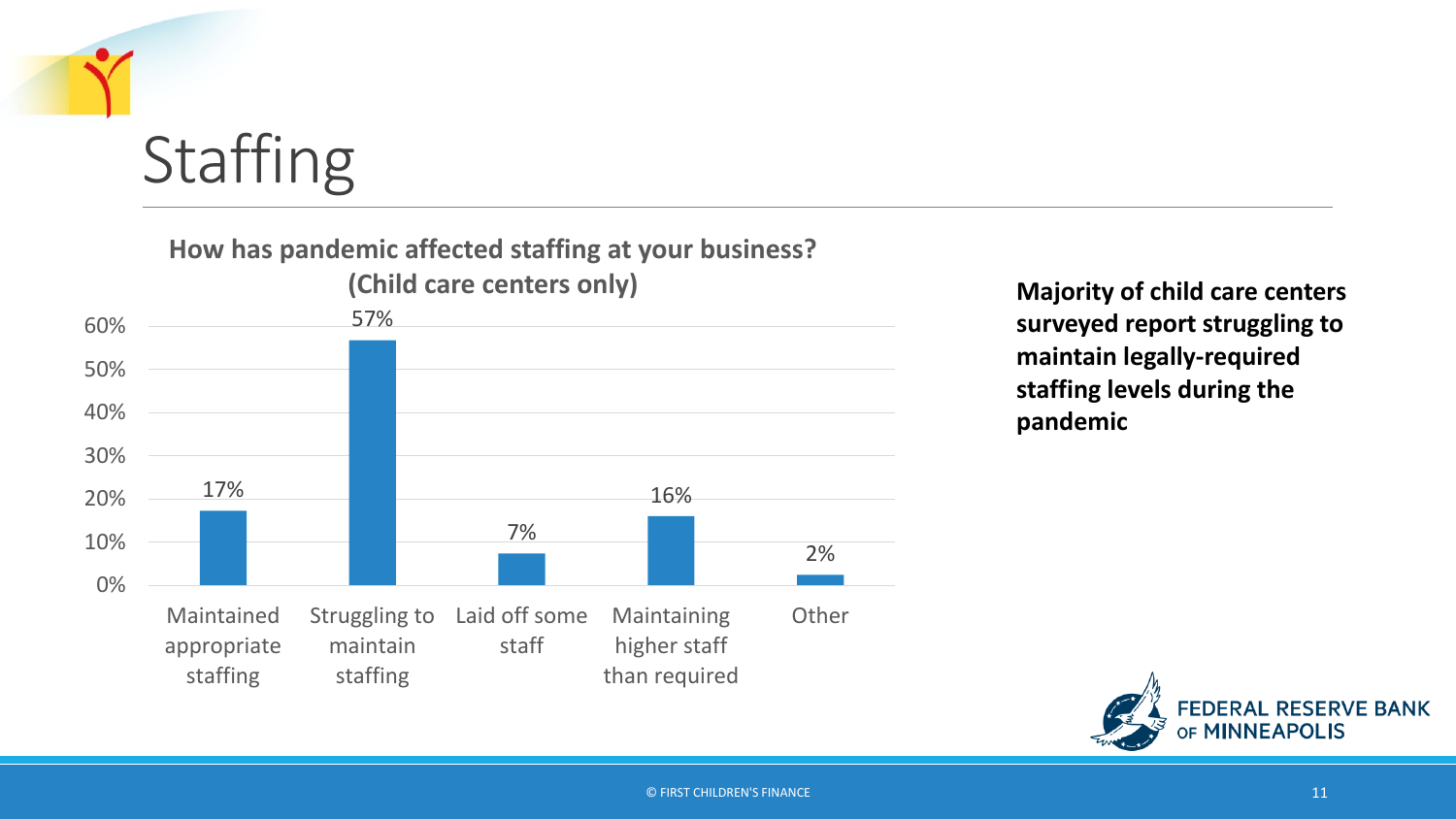

**Finding qualified workers (child care centers only)**



**More than 90% of child care centers surveyed report finding qualified workers is difficult or very difficult** 

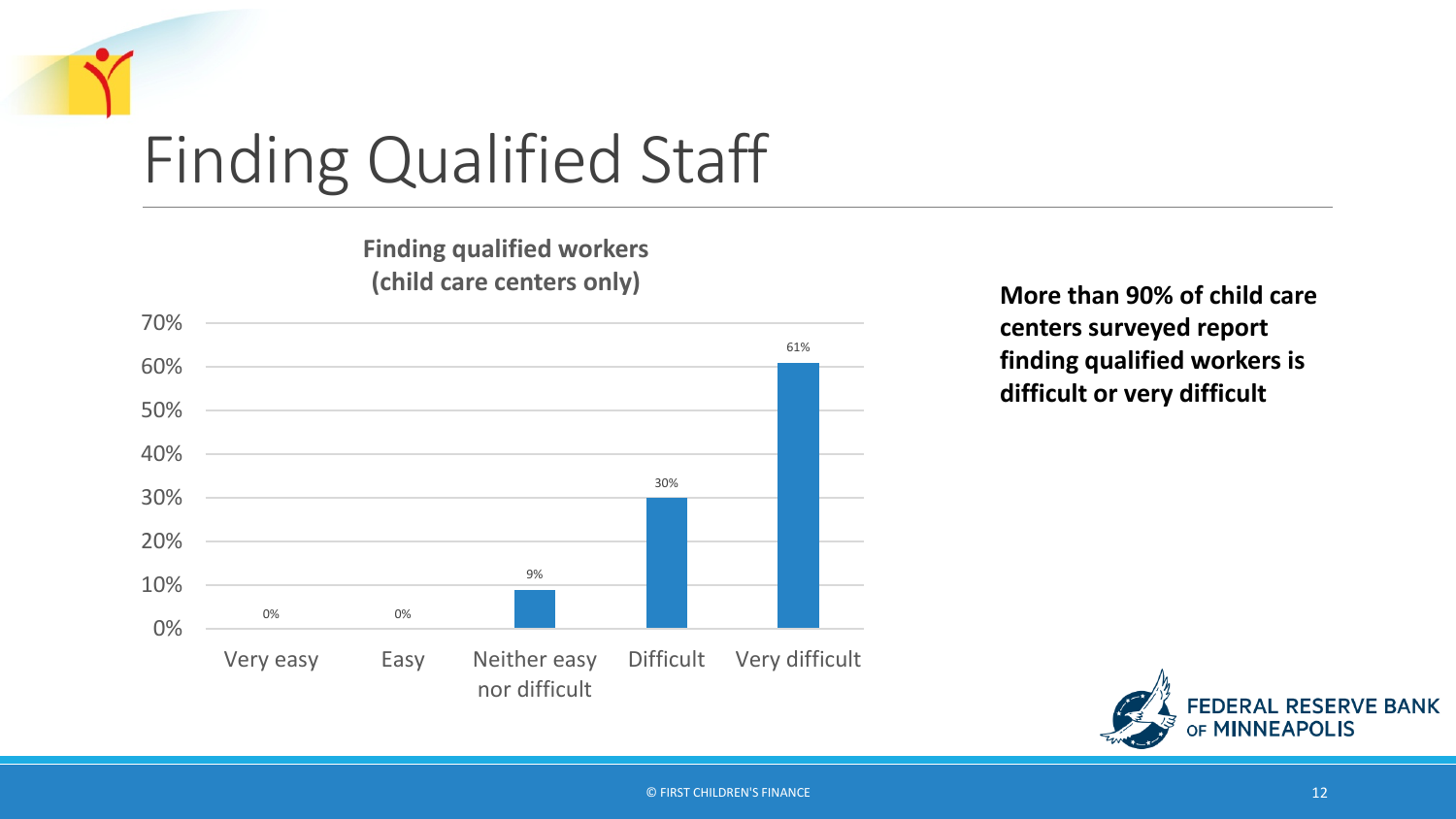

**Percentage of providers struggling to make payroll**



**Child care centers reported more difficulty in making payroll than family providers** 

**Disparity in difficulty reported by Racial/ethnic minority providers as opposed to non-Hispanic White providers**

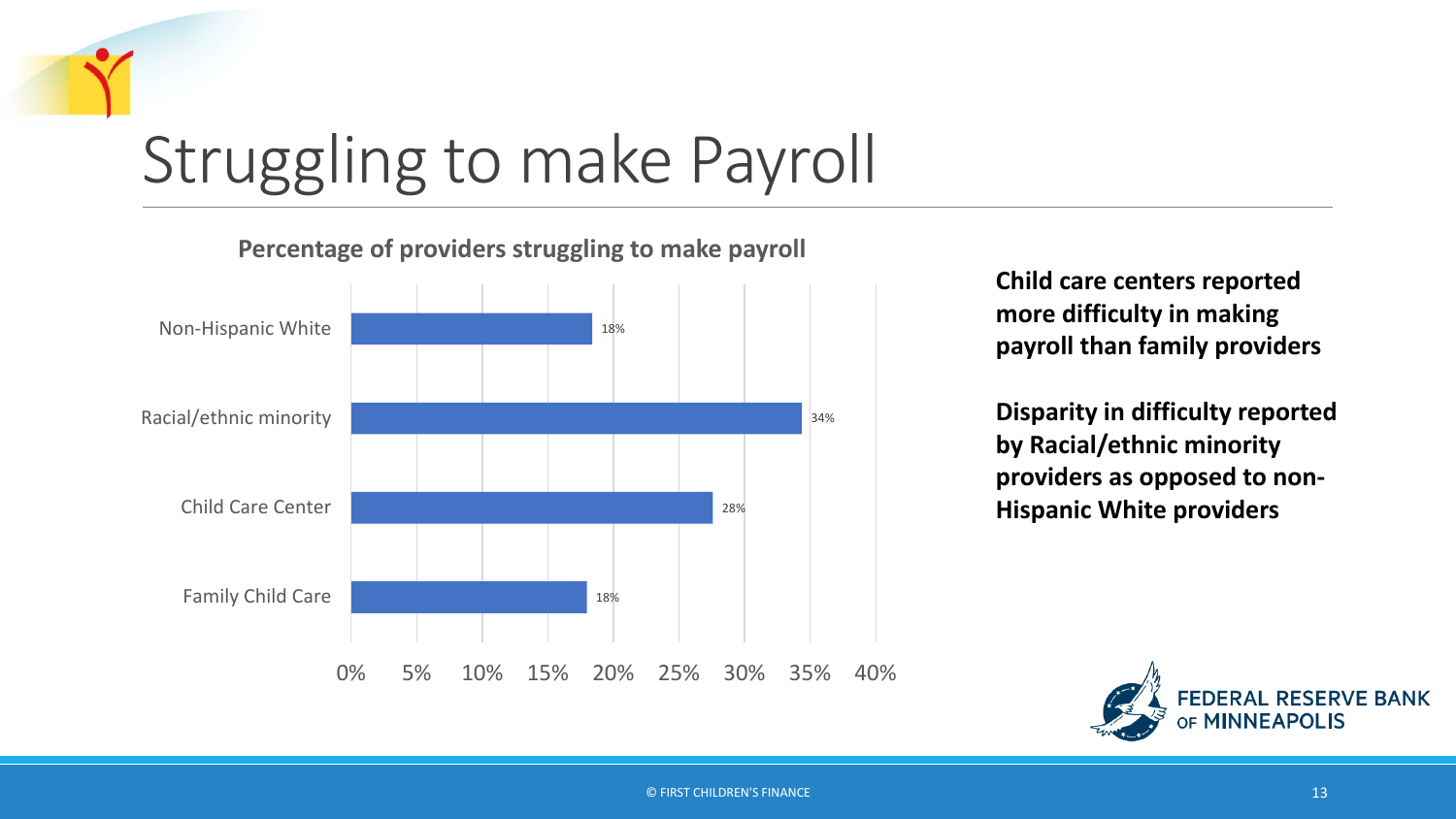### Household Income Impact

#### **Percentage of providers whose household income has been impacted by financial losses to their child care business**



**High rates of survey respondents in all categories reported that their household incomes were impacted by financial losses in their business** 

**Disparity between non-Hispanic Whites and Racial/ethnic minority providers**

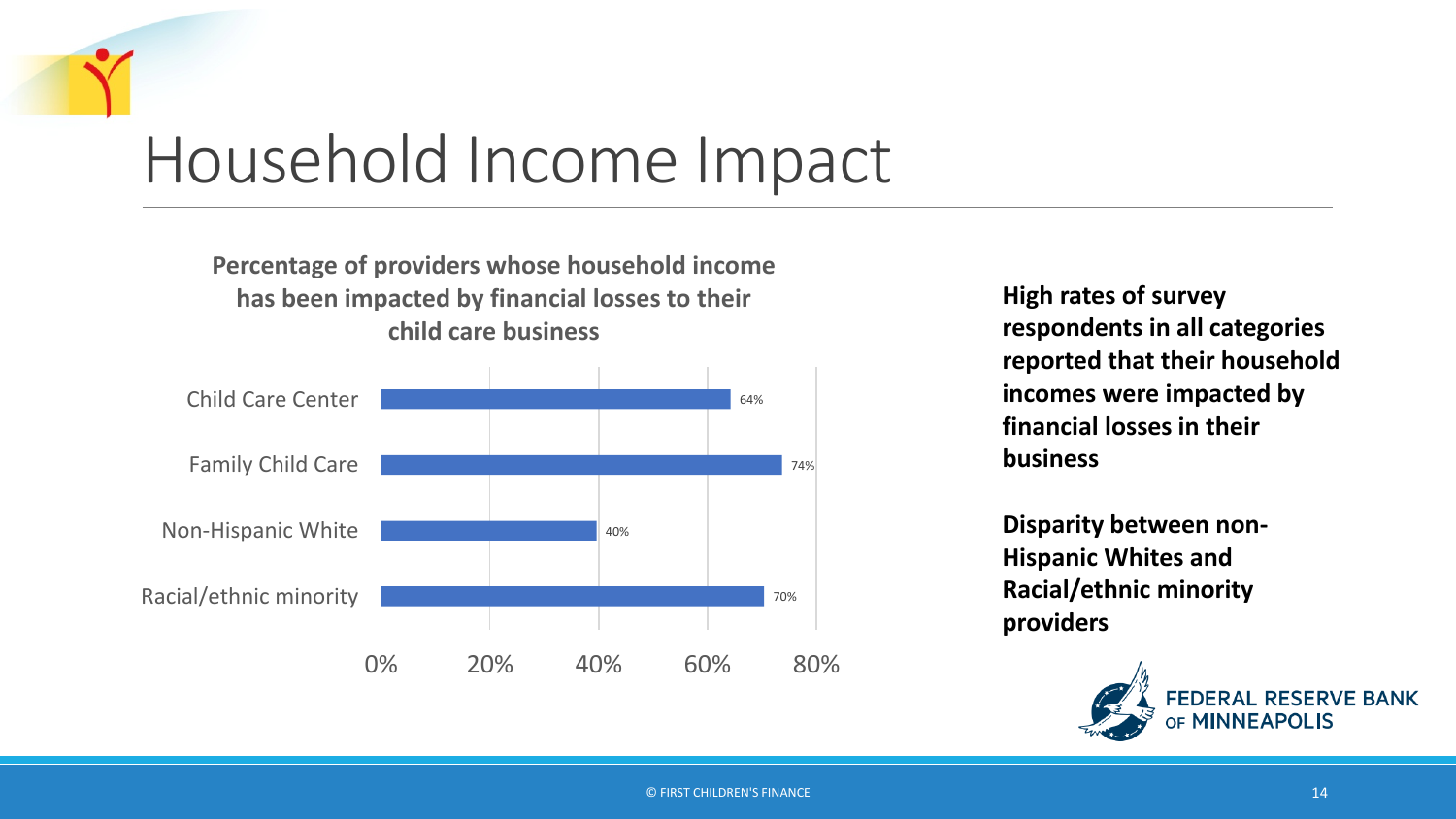



#### **Overall responses**

**Nearly all providers reported receiving grant/govt funding**

**More than 20% of providers resorted to high-interest financing**

**Only 14% of providers closed temporarily**

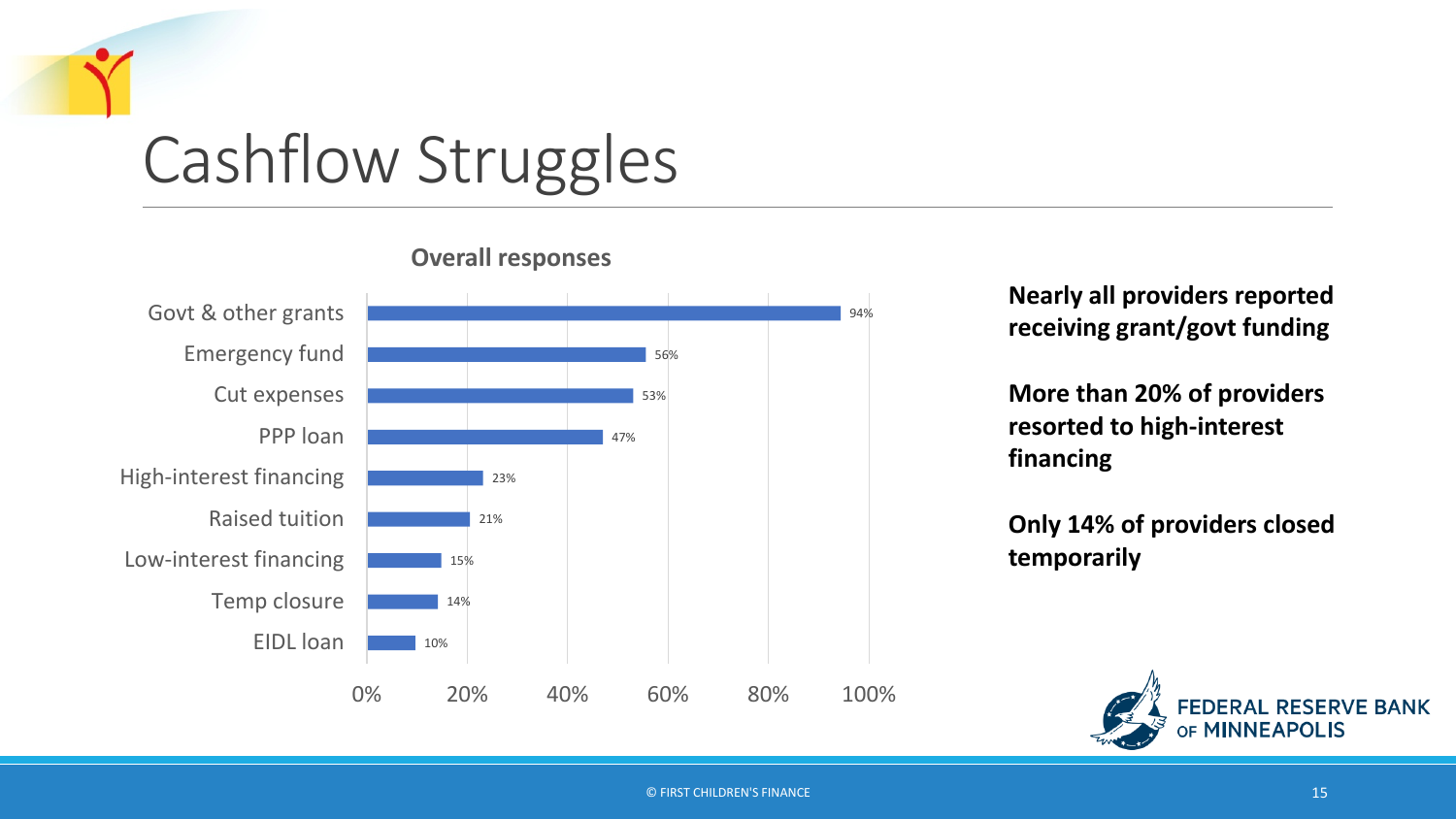### Cash flow struggles, by provider type



**Very high rate of govt/grant funding**

**Disparity in raising tuition between centers and family providers**

**Family providers had higher**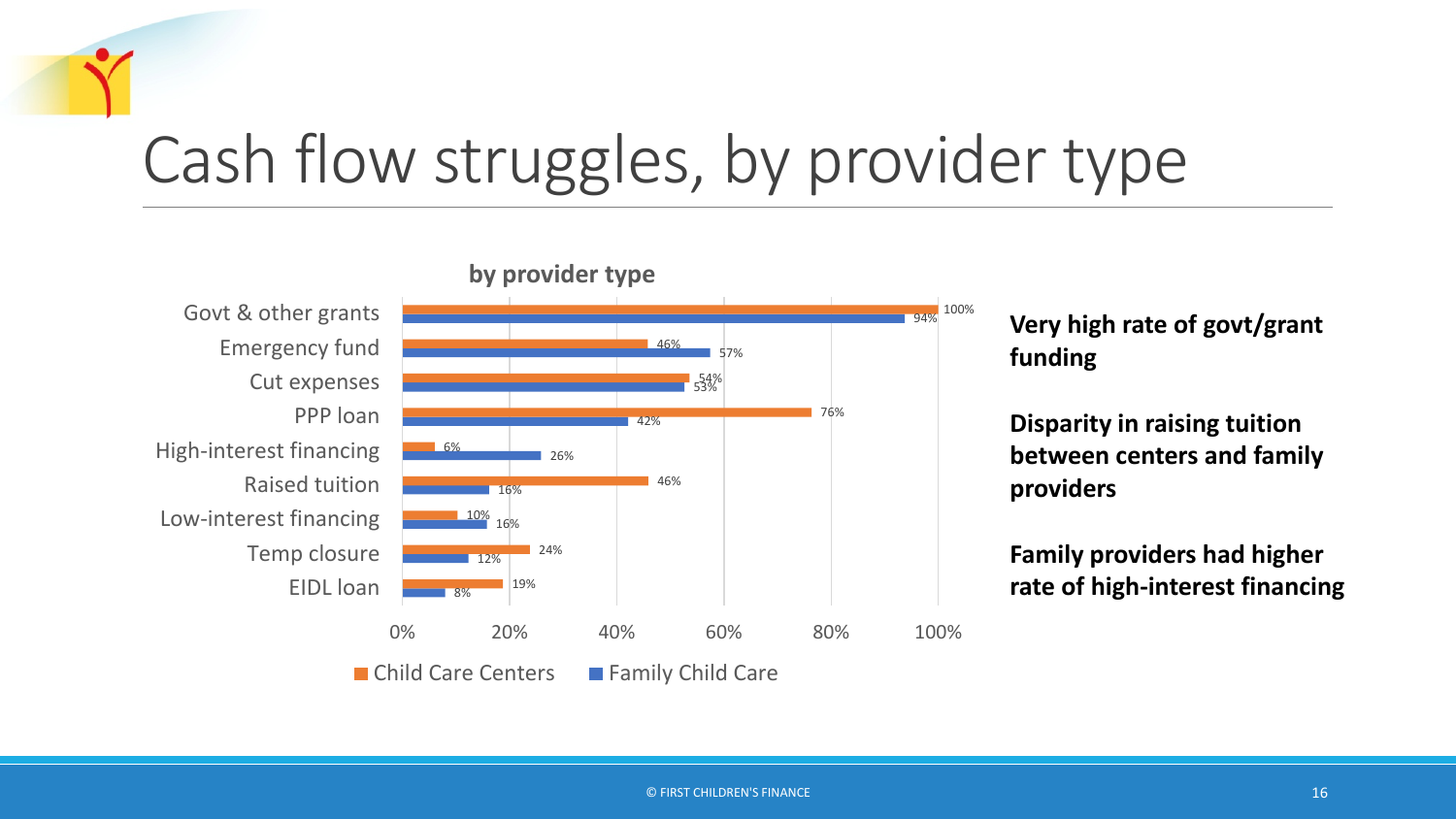### Cashflow, Racial/Ethnic Minority vs. Non-Hispanic White



#### **by Race/ethnicity**

#### **Relatively similar experiences across demographic groups**

**Disparities in closures, use of emergency funds, and high-interest financing**

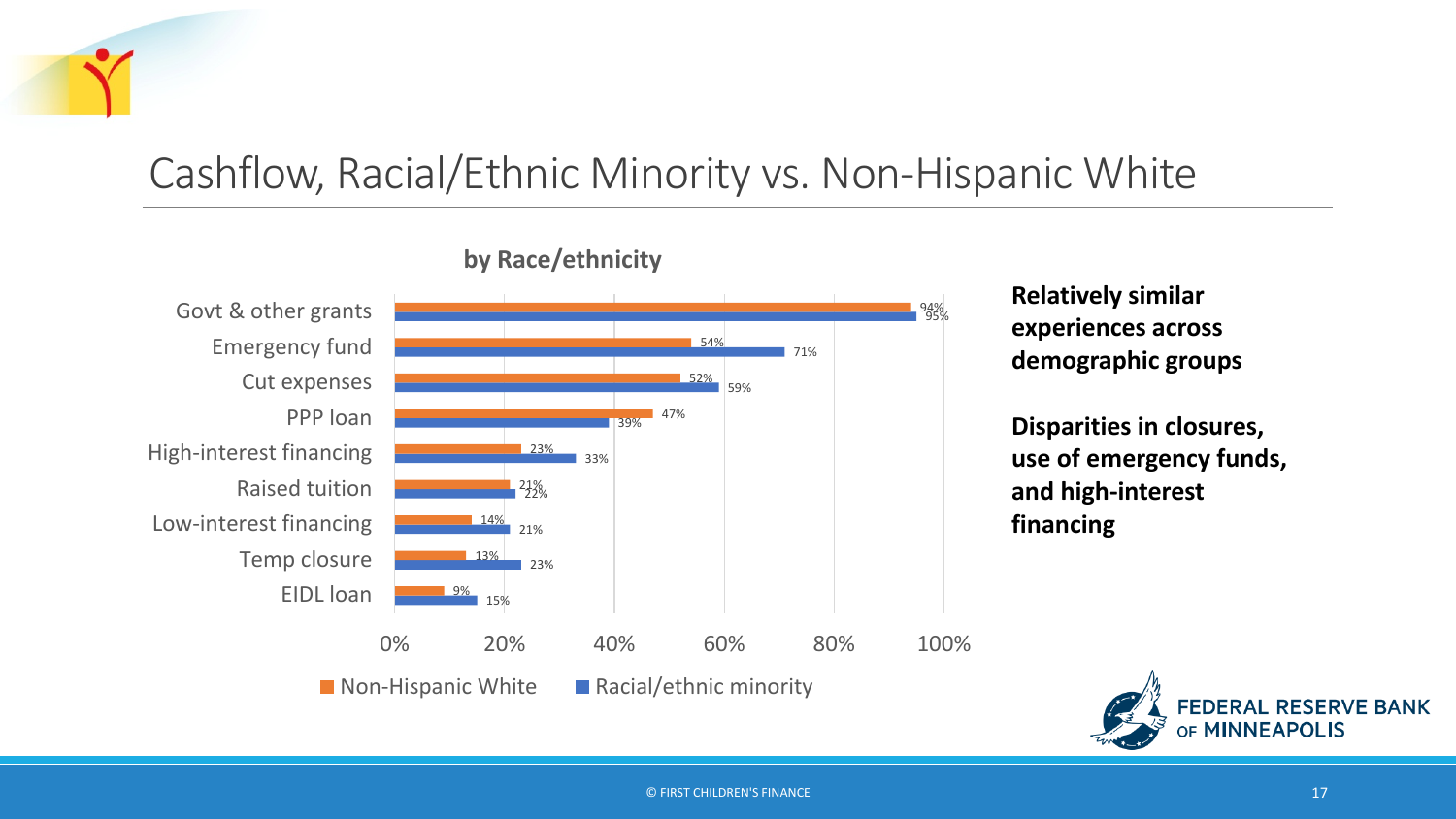## Expect to Remain in Business

#### **How long child care provider expects to remain in business under current conditions**



**Large share of child care providers unsure whether they can stay in business at this point in the pandemic**

**Largely consistent across state; slightly weaker in Metro**

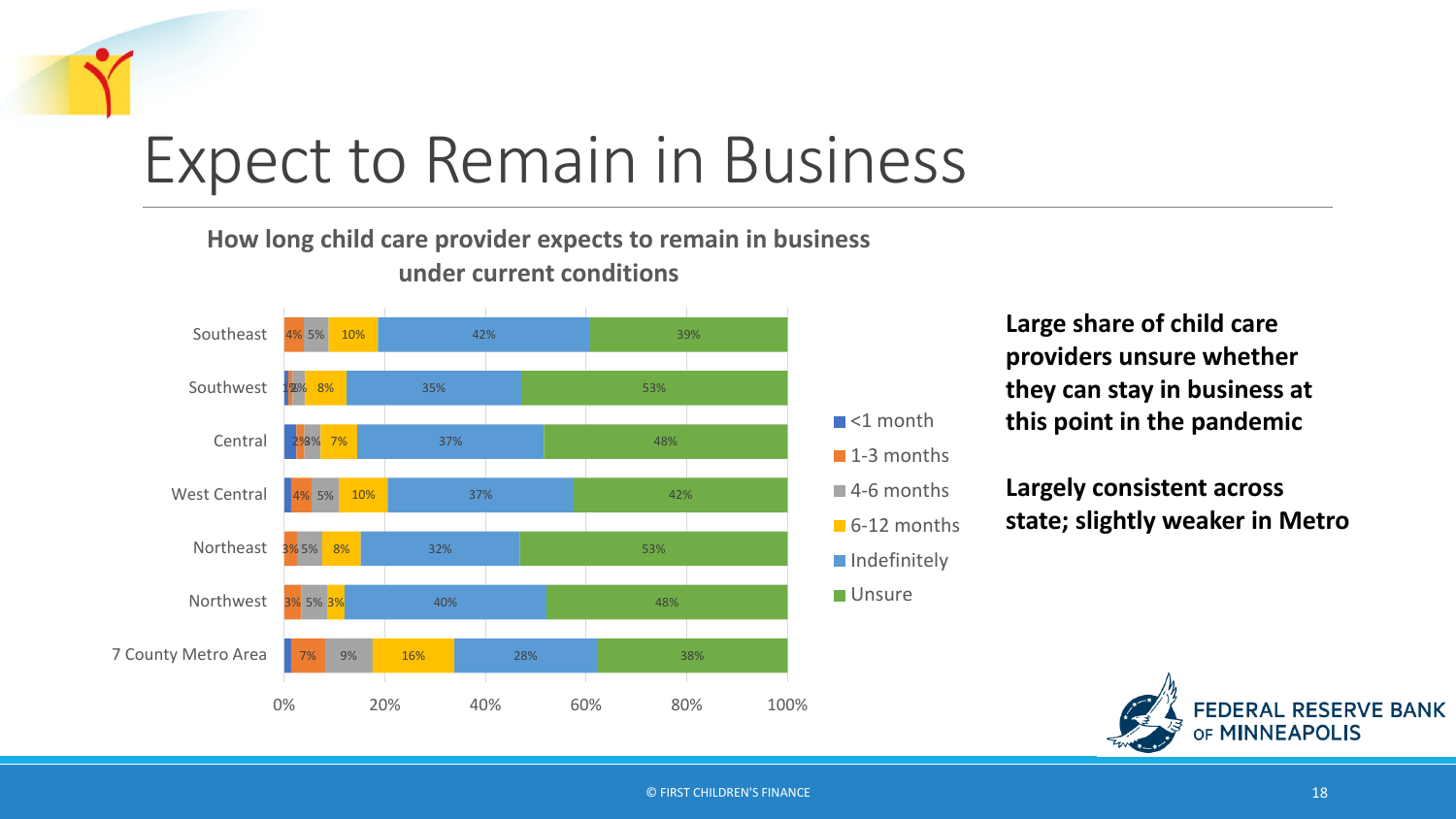## Expect to Remain in Business



**Somewhat larger share of child care centers compared with family child care providers are unsure about remaining in business**

**Somewhat larger share of Racial/ethnic minority providers not sure about remaining in business, compared with non-Hispanic White providers**